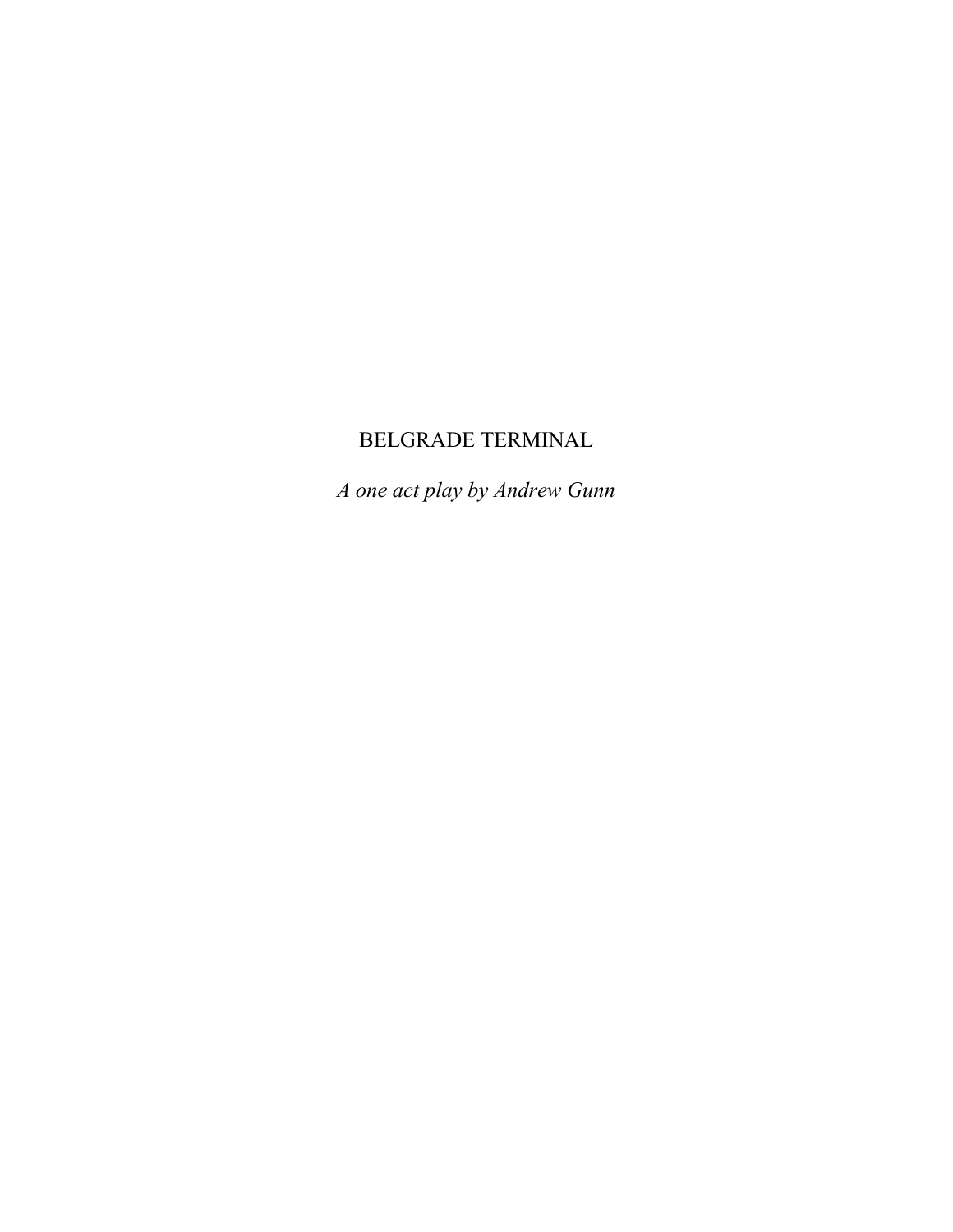# BELGRADE TERMINAL

# CHARACTERS:

Rowan Stark, female, late 20s/early 30s

George Ellory, male, early/mid 60s

Stephen Royce, male, mid/late 30s

Bartender, non-speaking role, can be adapted to the venue

## SCENE:

The restaurant car of a train approaching Beograd-Glavna Station in Serbia. The set comprises a table and two chairs near the bar.

## PROPS:

1x newspaper 1x briefcase 1x water jug 3x whisky glasses (one on the table, two served at the bar) 1x soluble tablet 1x straw 5x decorative candles on the bar 1x address book

The right of Andrew Gunn to be identified as the author of this work has been asserted by him in accordance with the Copyright, Designs and Patents Act 1988. All performances of this play and reproductions of its script are subject to receipt of the author's permission and agreement of royalty payments. No changes may be made to this play without the author's consent.

Andrew Gunn | +44 (0) 7989 242 684 | <u>deepfriednoir@outlook.com</u> | [http://deepfriednoir.com](http://deepfriednoir.com/)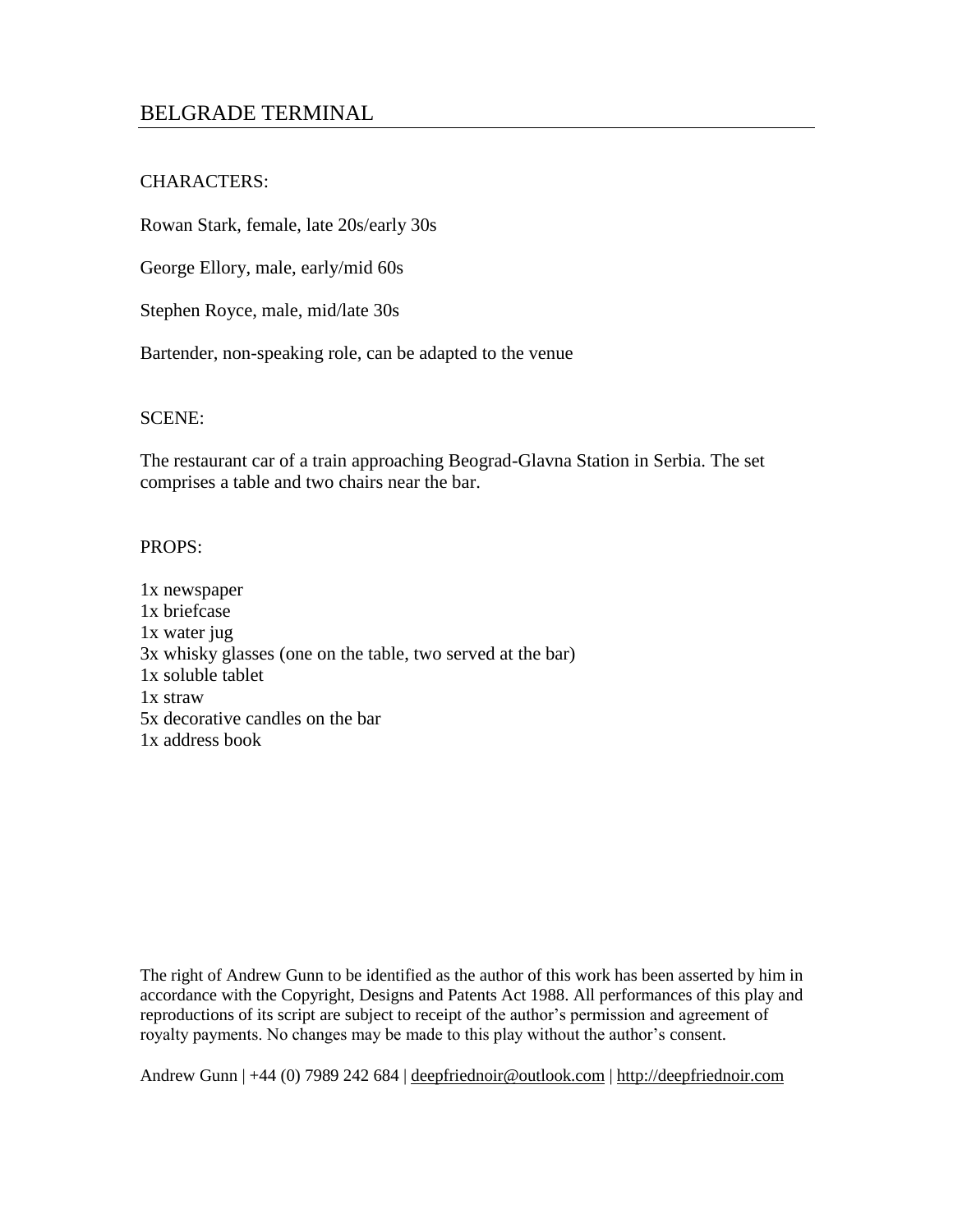1.

*GEORGE ELLORY sits at a table, back to the bar. He folds and reads a newspaper. In front of him: a glass of whisky, a small jug of water. Under the table: a black briefcase.*

*ROWAN STARK enters, goes straight to the bar, catches the BARTENDER's eye:*

STARK

Hello. Um . . . English? Français?

*The bartender hesitates—*

## ELLORY

Name your drink. *(turns to Stark)* Name your drink.

## STARK

Whisky. Whisky.

*The bartender serves Stark. Ellory re-folds his newspaper. Stark approaches his table.*

STARK

Thank you. Didn't know how to ask him for ice . . .

## ELLORY

Good. Murders the flavour. Might as well add lemonade, or an olive.

*(re: the water jug)* Try a splash of this. Swirl it around—but gently.

*Stark adds a dash of water, swirls her glass, takes a sip.*

## STARK

Hm.

## **ELLORY**

Why don't you give that chair something to think about?

# STARK

*(sits)*

Funny, bumping into an Englishman.

# ELLORY

I'd remember a bump. I think what happened was, I gave you some advice. For a young lady abroad. Ask the barkeep for a drink and you let him do his job. Ask him what languages he speaks, you overcomplicate the transaction and you make him feel bad.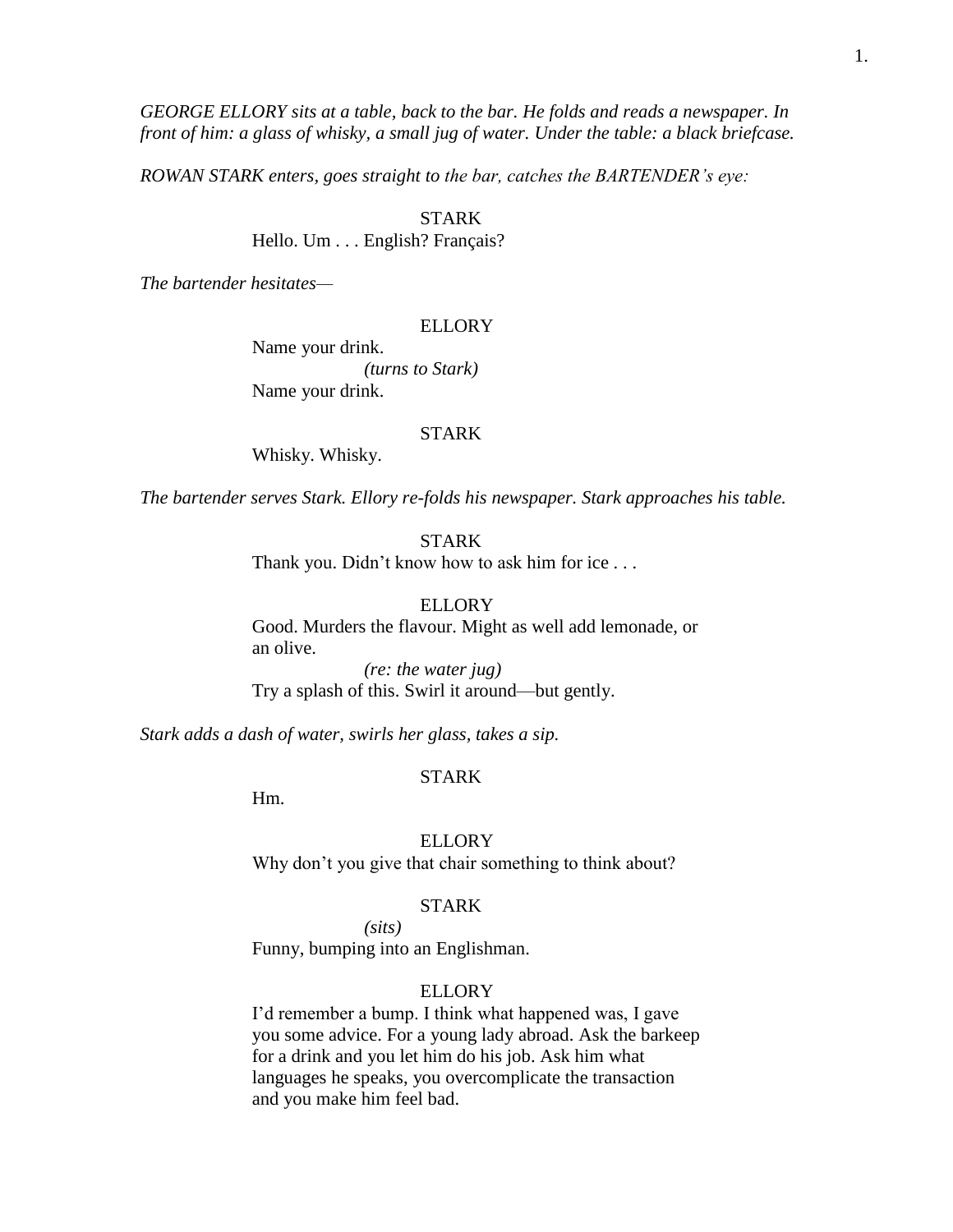Now that I know how to do it, can I buy you one?

## ELLORY

*(checks his glass)* Oh, it was free advice. We're almost at Belgrade, anyway.

#### STARK

I've never been. I'd like to see the Old Sava Bridge. You know the story?

#### ELLORY

The Germans wired it for demolition when they fled the city in Forty-four. It was the only bridge left standing for about seventy miles, and they had the Soviets and the Yugoslavs after them. They were still crossing when an ironmonger who lived nearby went out onto the bridge and cut the wires.

## STARK

He was a schoolteacher. Not an ironmonger.

## ELLORY

Happens to us all.

#### STARK

Happens to us . . . what?

#### ELLORY

I'm sorry. Memory. What I meant to say, "My memory's not what it used to be."

#### STARK

. . . Happens to us all.

#### ELLORY

That was a joke.

# STARK

. . . All right, so:

## ELLORY

What? You heard me. "He was a blah-blah-blah," "My memory's not what it used to be," "Happens to us all." We covered it.

#### STARK

I'd rather not joke.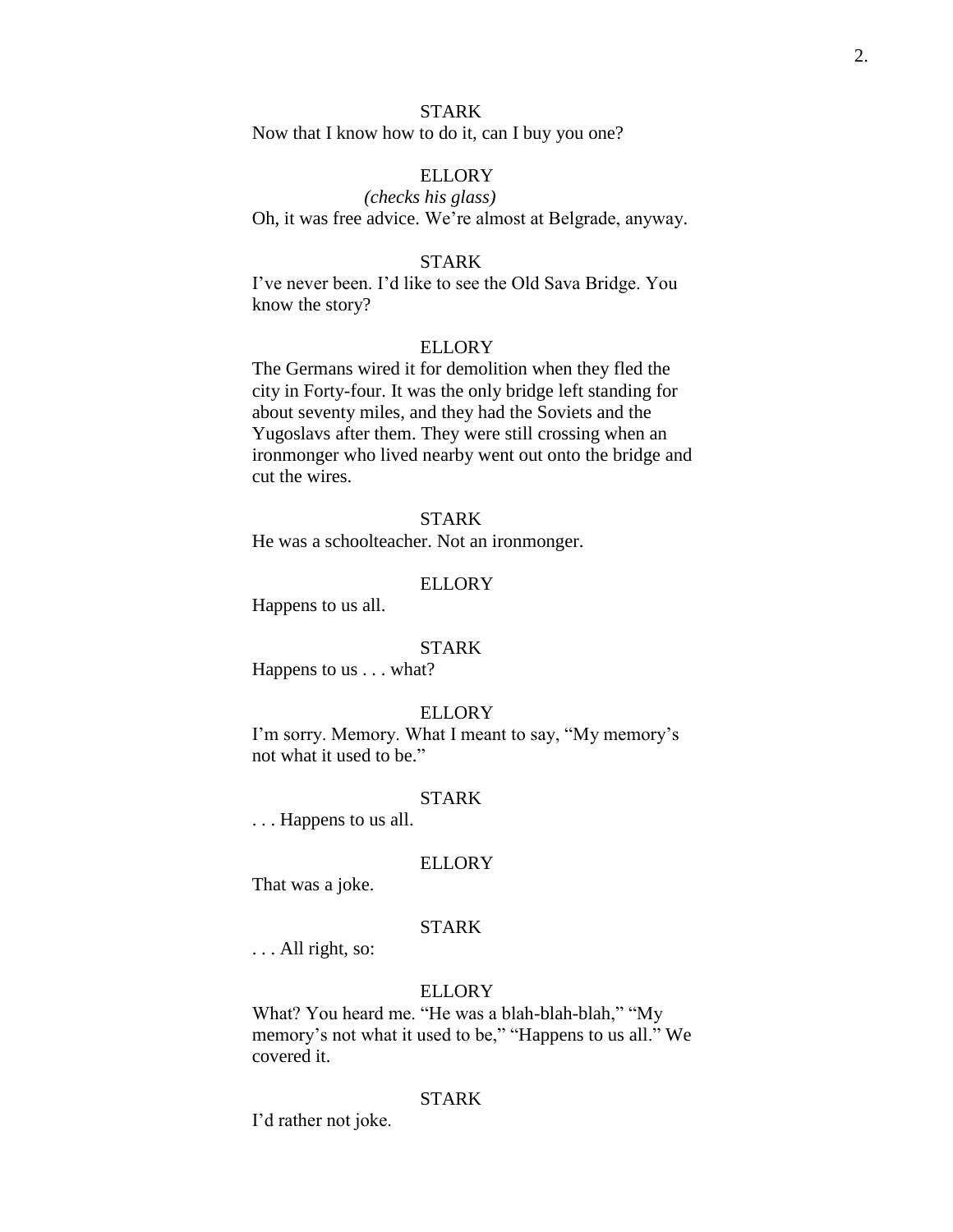Perhaps you'd rather not laugh.

## STARK

I think there's enough at stake without having to deal with each others' sense of humour.

## ELLORY

Oh, relax. First time in the field, is it?

## **STARK**

Because I don't know how to order a drink.

**ELLORY** Didn't. Didn't know. You do now.

## STARK

Thank you for the education.

#### **ELLORY**

Enjoy the spoils.

*Stark sips her whisky.*

## ELLORY

You gave yourself away when you came in and went straight to the bar. Didn't look around, didn't look at my English newspaper. Too purposeful. What kind of a young lady has such purpose, twenty minutes from the end of the line?

#### STARK

You're rather an old man, aren't you? Perhaps we shouldn't be talking so much.

#### ELLORY

Perhaps not. Still, it's an important bit of business. Be a shame to conclude it without ceremony.

## STARK

You can light a candle after I'm gone.

*Stark reaches for the briefcase. Ellory hooks it closer with his foot.*

## **ELLORY**

Think how it would look to our fellow travellers. You sit down, we talk for two minutes and then you run off with my briefcase. We ought to give the scene some credibility.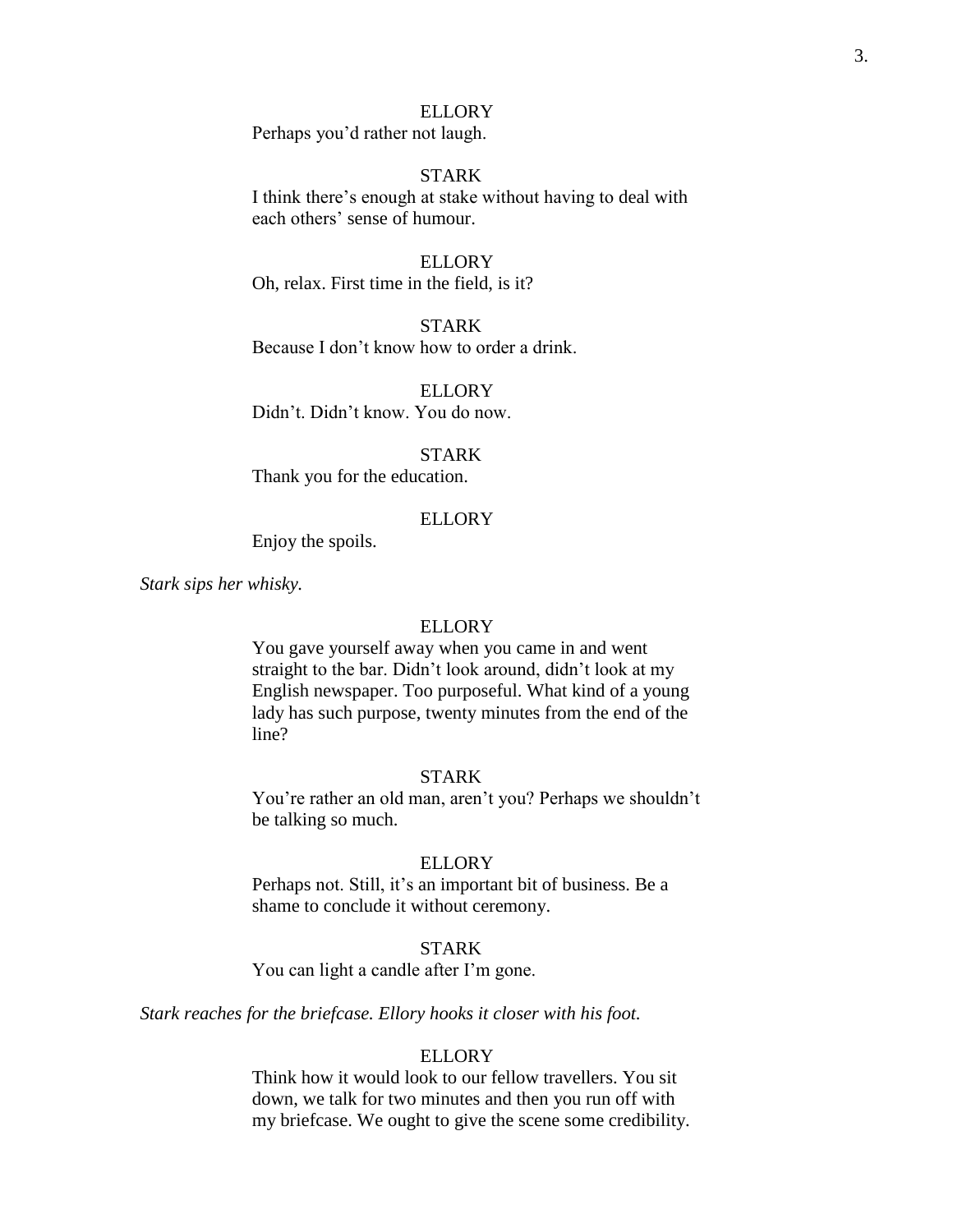I could slap you in the face and call you an old letch.

## ELLORY

That would do the job. But you're not the type to strike a superior officer.

## STARK

How do I know you're a superior officer?

## ELLORY

Because we're civil servants and you're a young lady and I'm an old letch.

#### STARK

Let's talk about something else. Let me buy you that drink. You can tell me a story. Tell me what's happening at home.

*Stark goes to the bar. Ellory unfolds the newspaper.*

## ELLORY

Well—there was one scandal, caught my eye. The minister, Prendergast. Results of the inquest.

## STARK

*(to the bartender)* Whisky, please.

*(to Ellory)*

Yes?

#### **ELLORY**

Suicide.

#### STARK

Naturally. Found dead folded up in a suitcase in the boot of his car, inside his garage. Suitcase was locked, his car was locked and his garage was locked.

# ELLORY

"A riddle wrapped in a mystery inside an enigma."

# STARK

*(pays the bartender)*

Thank you.

*Stark leans on the bar, checks Ellory is still turned away from her. Stark unpockets a small tablet.*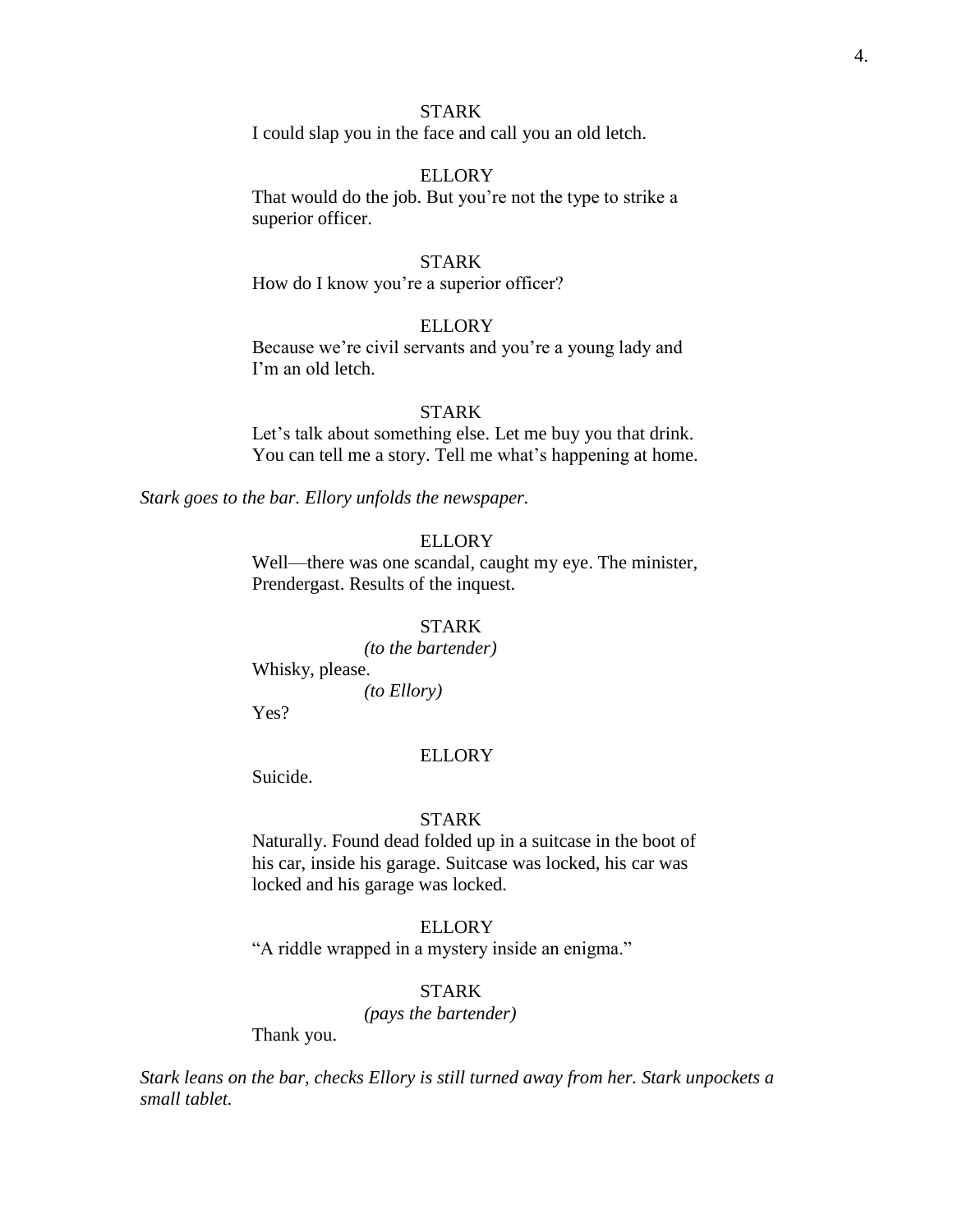A box within a box within a box.

## STARK

Like Russian Dolls. How do they explain it?

*Stark drops the tablet into the glass of whisky, stirs it with a straw as it dissolves.*

#### ELLORY

The garage could have been shut from inside or out. The car would have locked itself automatically after a while. And some experts found a way to get the padlock on the suitcase from the inside. That sounds like a fun assignment. *(beat)* There was a rather morbid note in his study. And of course

they found drugs in his system.

*Stark pockets the straw, sets the whisky on the bar next to a candle—the tablet still fizzling—*

## STARK

What kind of drugs?

#### ELLORY

There's a chemical name which I'd need an evening course to help me pronounce. Fatal, in any event. The official line is: he took this stuff and then had the presence of mind to prepare his corpse for easy disposal.

#### STARK

That's thinking inside the box.

## ELLORY

*(turns)* You *do* make jokes.

*Stark lifts the glass—tablet now dissolved—and brings it to the table.*

## STARK

What was in the note?

## **ELLORY**

Two columns. The Advantages of My Death—put an end to the misery, free my children, "an awfully big adventure" and so on. The Disadvantages of My Death—the only thing in that column was "I won't make it to Paris."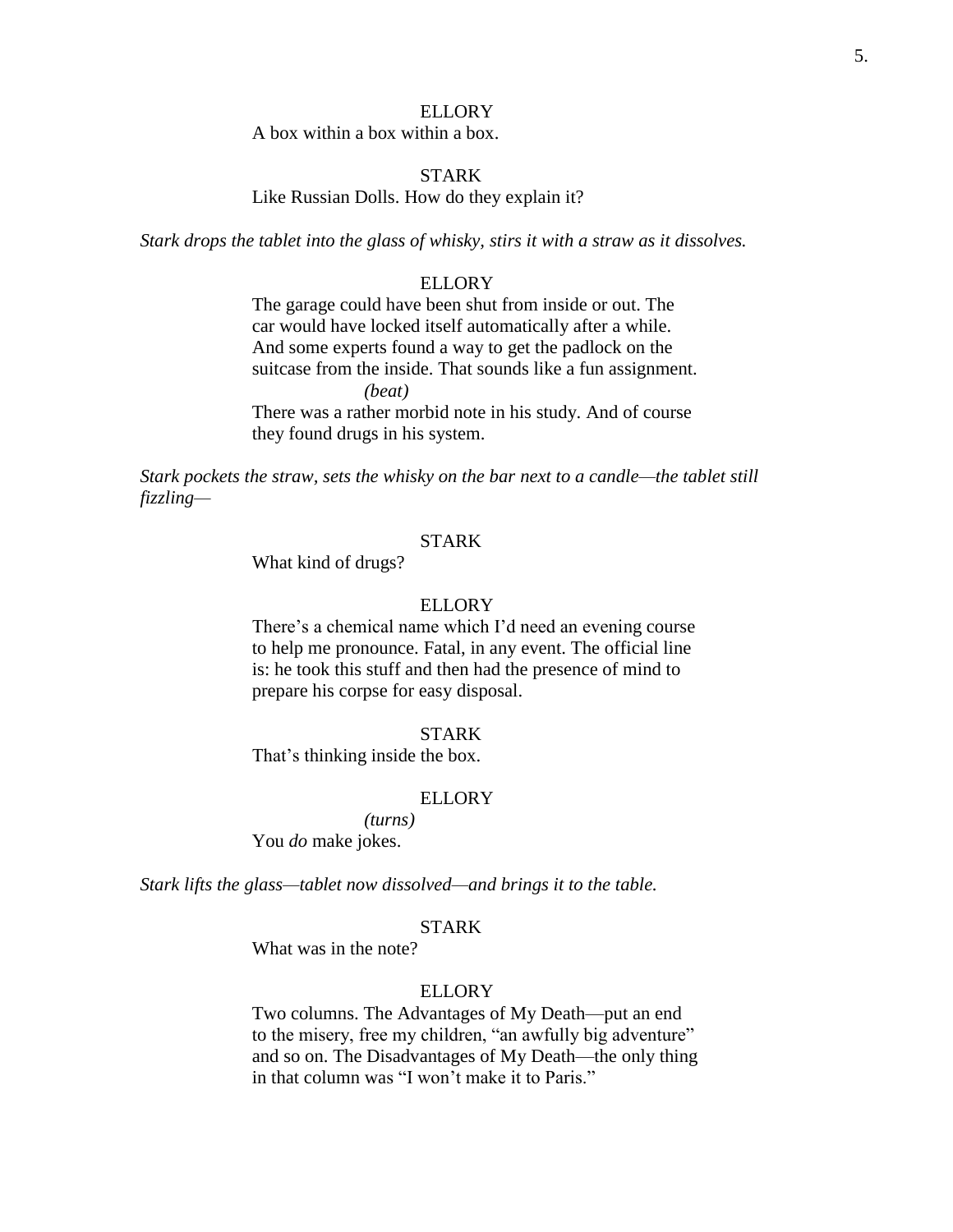Well, I'd hate to be the naïve young thing that fell for the cover story, but that doesn't sound like something an assassin would plant at the scene. Sounds like a man with a genuine case of the suicides.

#### ELLORY

Oh, I don't know. Depression, certainly. Foreknowledge of his own death . . .

*Stark sits, puts the glass on the table next to Ellory's first, nearly empty, glass.*

#### ELLORY

Could have been the first draft of his manifesto. Turn his life around. Finally get to Paris. What's it like to live there?

#### STARK

—

## **ELLORY**

You asked the barman if he spoke French. You don't have a Marseille tan, but you dress like a city girl and wine's not strong enough to calm your nerves—so that puts you at one of our stations in the capital.

#### STARK

We shouldn't be discussing that kind of—

#### ELLORY

What's the harm? We're in a box. Suspended animation until we step off at Beograd-Glavna. Let's enjoy ourselves.

## STARK

*(raises her glass)* I'll drink to that.

#### **ELLORY**

Is it the embassy, or the atelier?

## STARK

Would that make a difference?

## ELLORY

Only to your career path and social life. The back-stabbing, gossipy, shallow cess-pool of diplomacy . . . or the grubby, whore-infested cobbled streets of La Pigalle? I have an idea, but I think it would be rude to share it.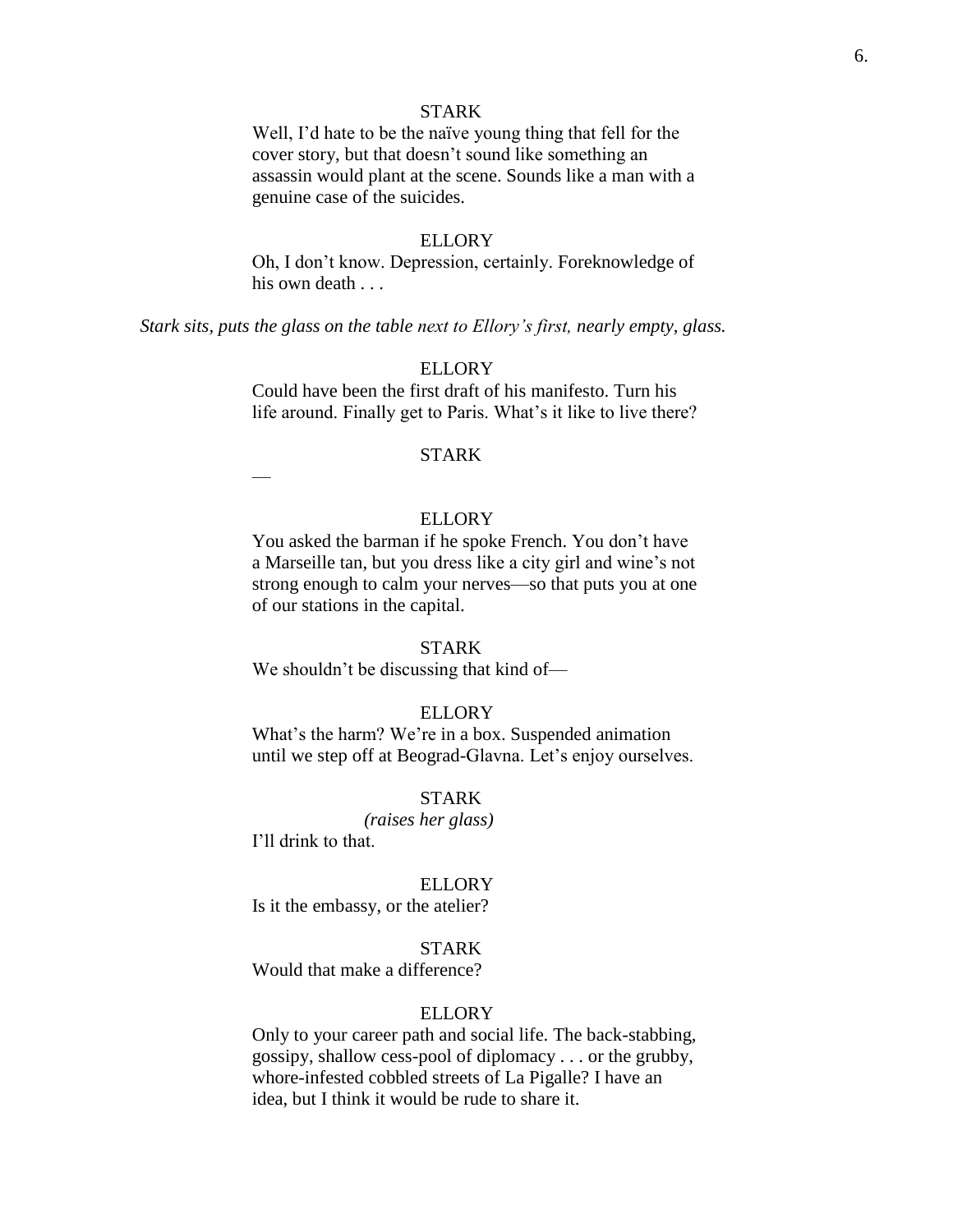#### *(lowers her glass)*

I know as much about you. George Ellory, ostensibly a travel writer, and our man in Budapest for the last thirtyodd years. Unmarried. Studio flat overlooking the cemetery in Josephtown. Poker nights with politicians, academics and industrialists. Never learned Hungarian.

## ELLORY

Would rather blow my cover. It's an impossible language.

## STARK

Could have retired a couple of years ago.

## **ELLORY**

I suppose so.

#### STARK

Why haven't you?

# ELLORY

You mean, let the next generation have a go? By all means, pension me off to an Andalucian villa; I'd play poker with some ex-pats and pretend to write. Might as well do the same thing at a living wage and be useful.

#### STARK

What about the sun and the siesta?

## **ELLORY**

Are you offering me a redundancy package?

## STARK

Just making conversation.

## ELLORY

With the same finesse you employ when you buy a drink.

## STARK

I'm not angling for your job or anything. But this running around Europe, meeting on trains, exchanges—it's all very old fashioned. You gather all this local intel. How much of it do you think is actually used?

*Ellory drains his original glass of whisky, adds a splash of water to the second.*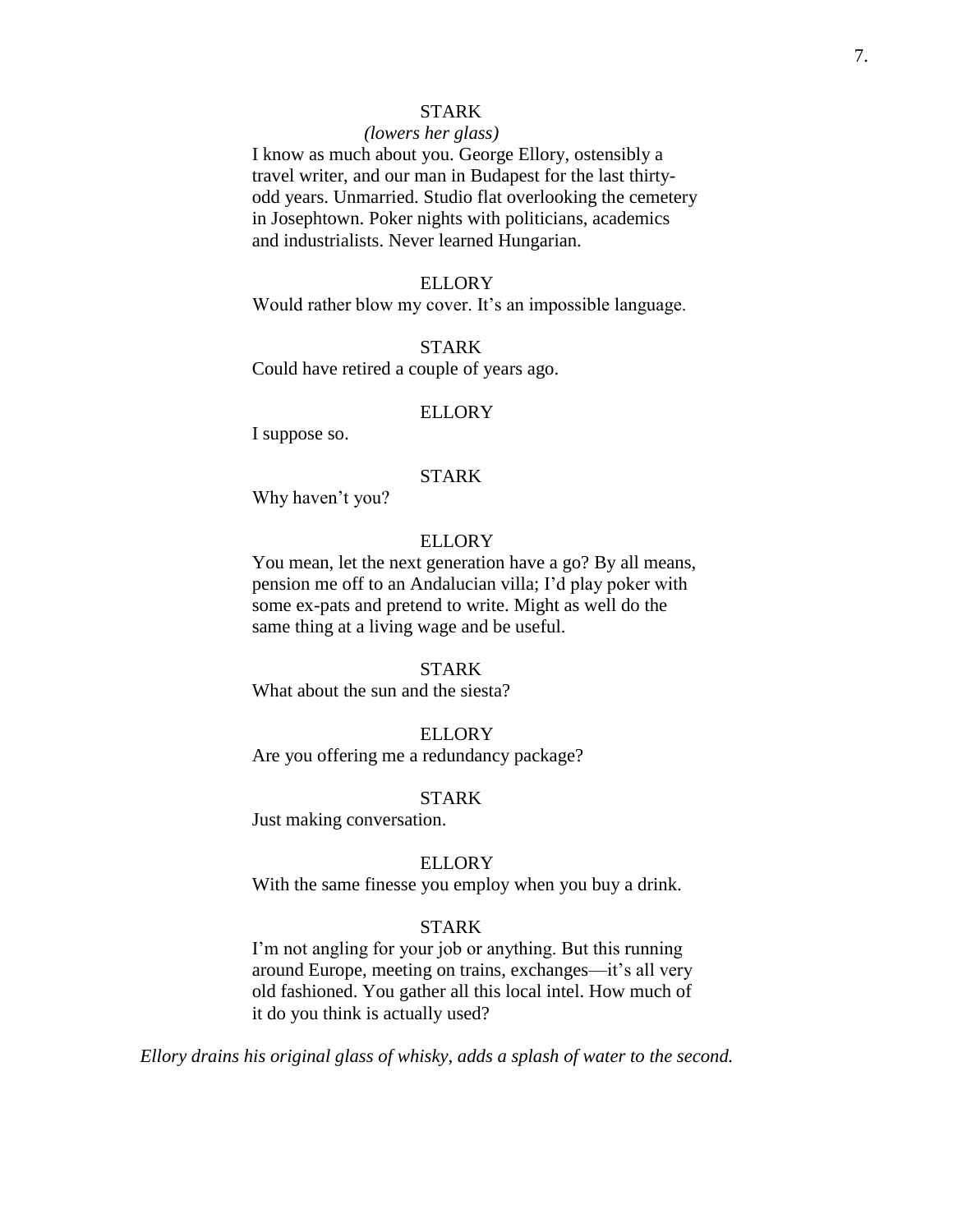You can't just turn up at the right place at the right time. You have to work your way into the right place and wait there. Wait for years. Then one day the professor with a full house talks about his PhD student, invented some widget. The tycoon with two pairs and a smile agrees to give the young fellow a job. Now, having apparently done nothing, I have the student's name, I know where to find him, I know what his widget does, and I know his price.

## STARK

You recruit him.

#### ELLORY

I don't break cover. I tell someone else. They watch the boy for a while, influence him. He makes his own decision. He comes to work for us. On Pegasus, for example.

## STARK

Pegasus.

#### **ELLORY**

*(nudges the briefcase)* The reason you're here. Highly classified stuff, for the time being anyway. The Holy Grail of military intelligence. Tell me your name.

# STARK

Why?

**ELLORY** *(raises his second glass)* Diversity and equality.

#### STARK

Rowan Elizabeth Stark.

ELLORY Lovely. Full-bodied, regal and bleak.

#### STARK

This Prendergast affair:

## ELLORY

—your name, not the whisky.

## STARK

Understood. You know, there's a Budapest connection.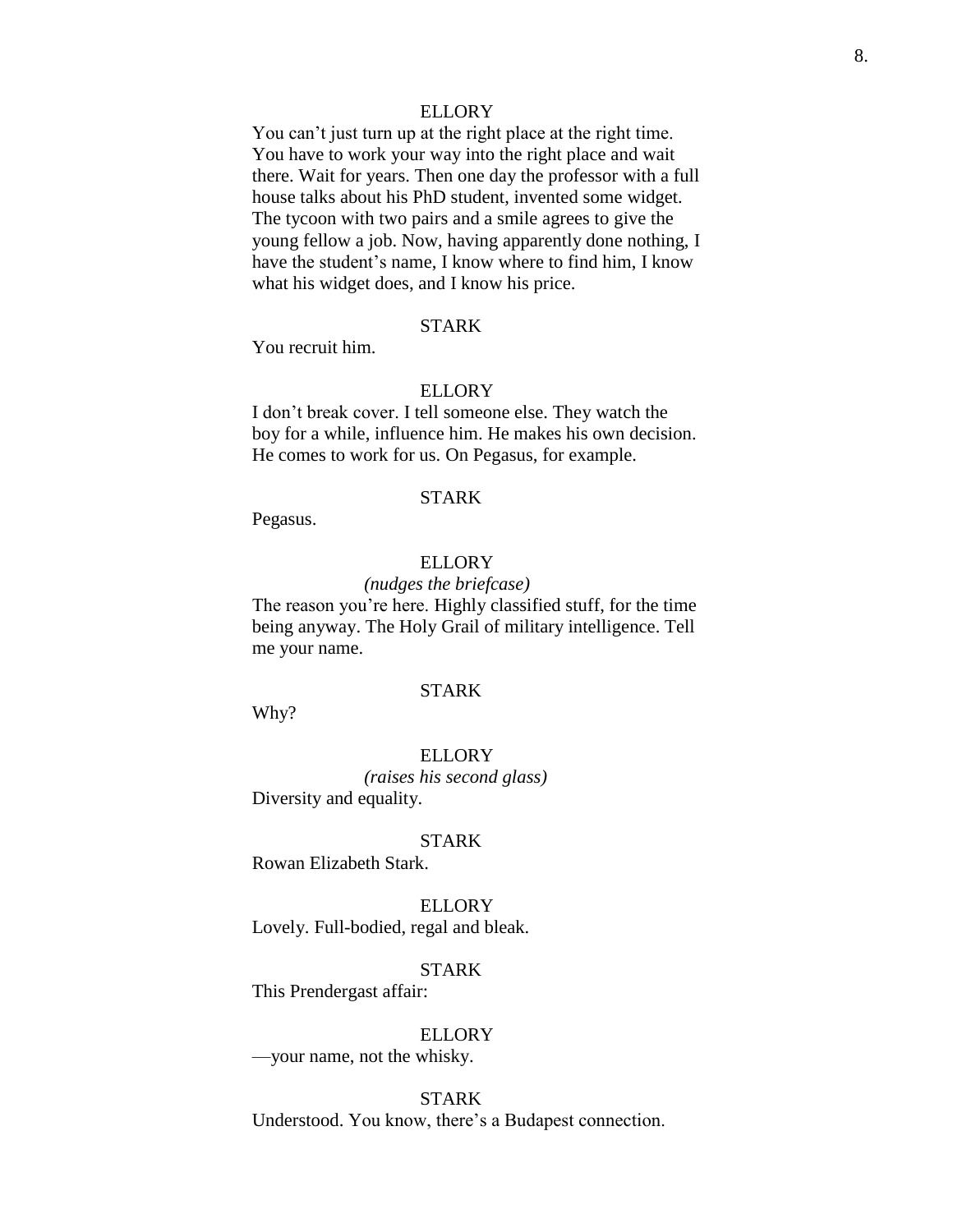Oh?

# STARK

Seems he had a mistress there. A Russian. Every time he was in town for a conference, they'd book connecting rooms in the Hotel President.

## ELLORY

## *(lowers his glass)*

That's not in the newspapers. That's insider stuff. Why share it?

#### STARK

Just making conversation.

#### ELLORY

You don't make conversation, you drop it like a tray of drinks.

*(beat)* A Russian mistress in Budapest.

#### STARK

Yes.

#### ELLORY

I had a feeling this exchange was a pretext. If you were sent here to quiz me about Prendergast, you're—

## STARK

I wasn't. I know more about him than you do. For example, the Russian wasn't only his mistress. She was his handler. They were part of a ring. Double-agents playing poker with our intel. She collected traitors. Including Prendergast.

#### ELLORY

All right. So who killed him? Us or them?

# STARK

You read the inquest. They got the verdict right but the method wrong. It was suicide by betrayal.

#### ELLORY

You're starting to live up to your promise, aren't you?

*Stark sips her whisky.*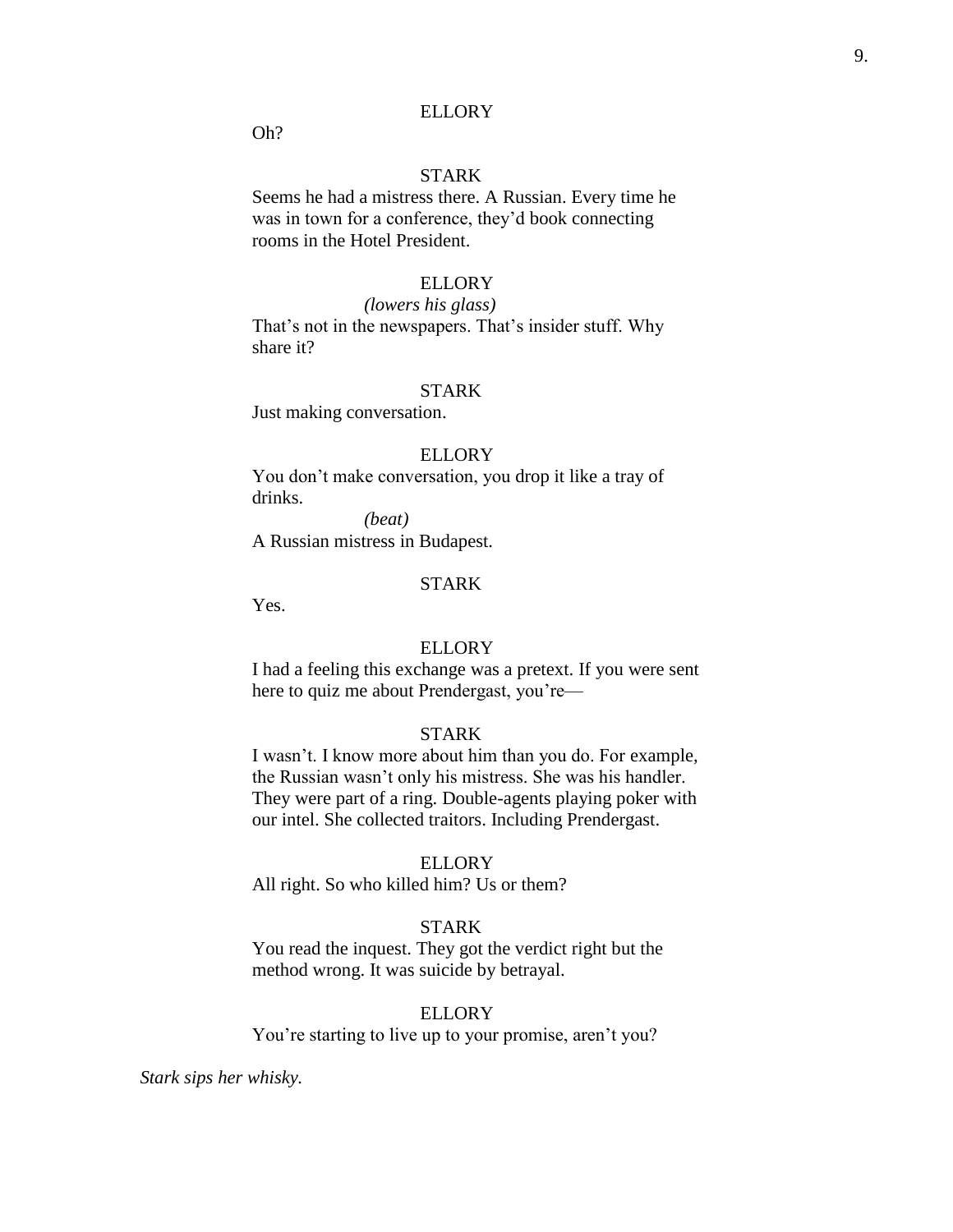Suicide always struck me as a bit like performance art. You know, those awful people who dance naked in front of pictures of war crimes, or stick things in their various orifices. Self-expression with no regard for the witnesses.

#### STARK

I suppose that's why most suicides don't bother leaving a note.

## ELLORY

But he did. "I won't make it to Paris." What *is* it like to live there?

#### STARK

It's like living in London, except the food's better, and the architecture, and people know how to dress.

*STEPHEN ROYCE stands from his table at the far end, carries his empty glass to the bar.*

## ELLORY

Well, this Prendergast fellow had a mistress and a favourite hotel in a beautiful city, not to mention the extra cash that comes with a double life. And ten years ago he was a junior minister from Sutton Coldfield. Why would he regret not making it to Paris? Who cares? Sight-seeing? Or perhaps he meant something else, more specific, like a rendezvous.

#### STARK

Perhaps he did. Or perhaps his note was just a really big anagram. Has anyone checked?

#### ELLORY

Something to do on my return trip.

*At the bar, Royce orders a refill with a gesture—*

## STARK

Let's get back on track. We're bleeding intel through Budapest. It's an open wound and it's your beat. So I came to ask you. Can you give me *anything*? Can you give me a *name*?

*Ellory sits back in his chair, turns the poisoned whisky glass round and round.*

## ELLORY

I might know the Russian's name.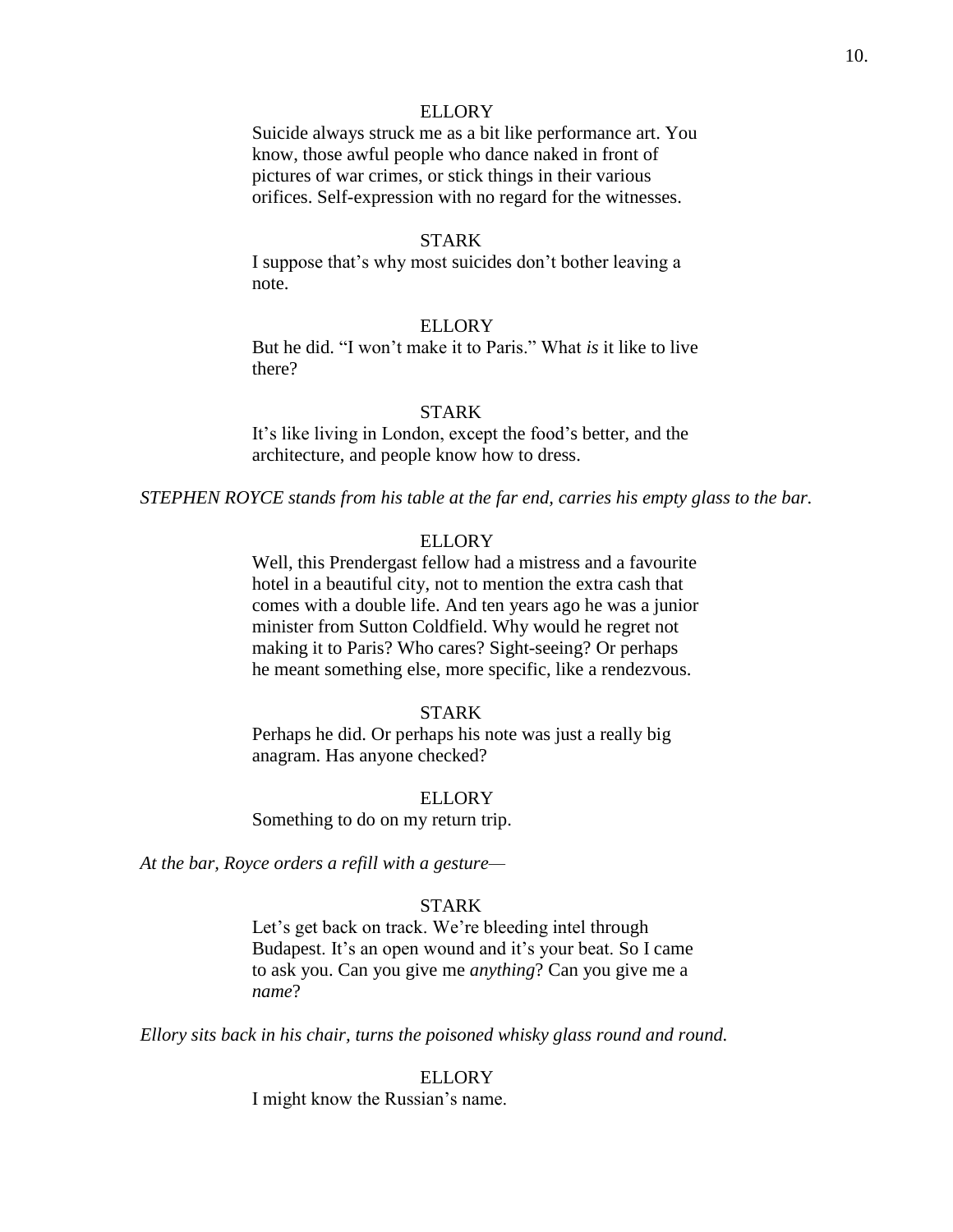STARK Yesterday's news. Her name's Evdokia Nuorteva.

ELLORY Oh. So you'd like a different name.

## STARK

Yes, please.

**ELLORY** There is someone. I'll need to check my address book.

#### STARK

Who?

ELLORY Friend of Eva's. A fellow President habitué. *(stands)*

## STARK

Wait:

#### ELLORY

. . . it's in my cabin. In the next car. I won't run off.

*Ellory leaves, closes the door behind him. Stark watches his silhouette move past the windows along the corridor.*

*Stark stands, goes to the bar. Royce doesn't meet her eyes. They speak quietly—*

ROYCE We don't have time for all this.

STARK What did I put in his drink, sir?

## ROYCE

I told you, it's just Pentothal. Think of it as an aide memoire.

#### STARK

Doesn't have any unexpected side effects, does it—like death? Death and extreme agoraphobia?

## ROYCE

We had nothing to do with Prendergast. And I don't appreciate your implying we did. "Suicide by betrayal"—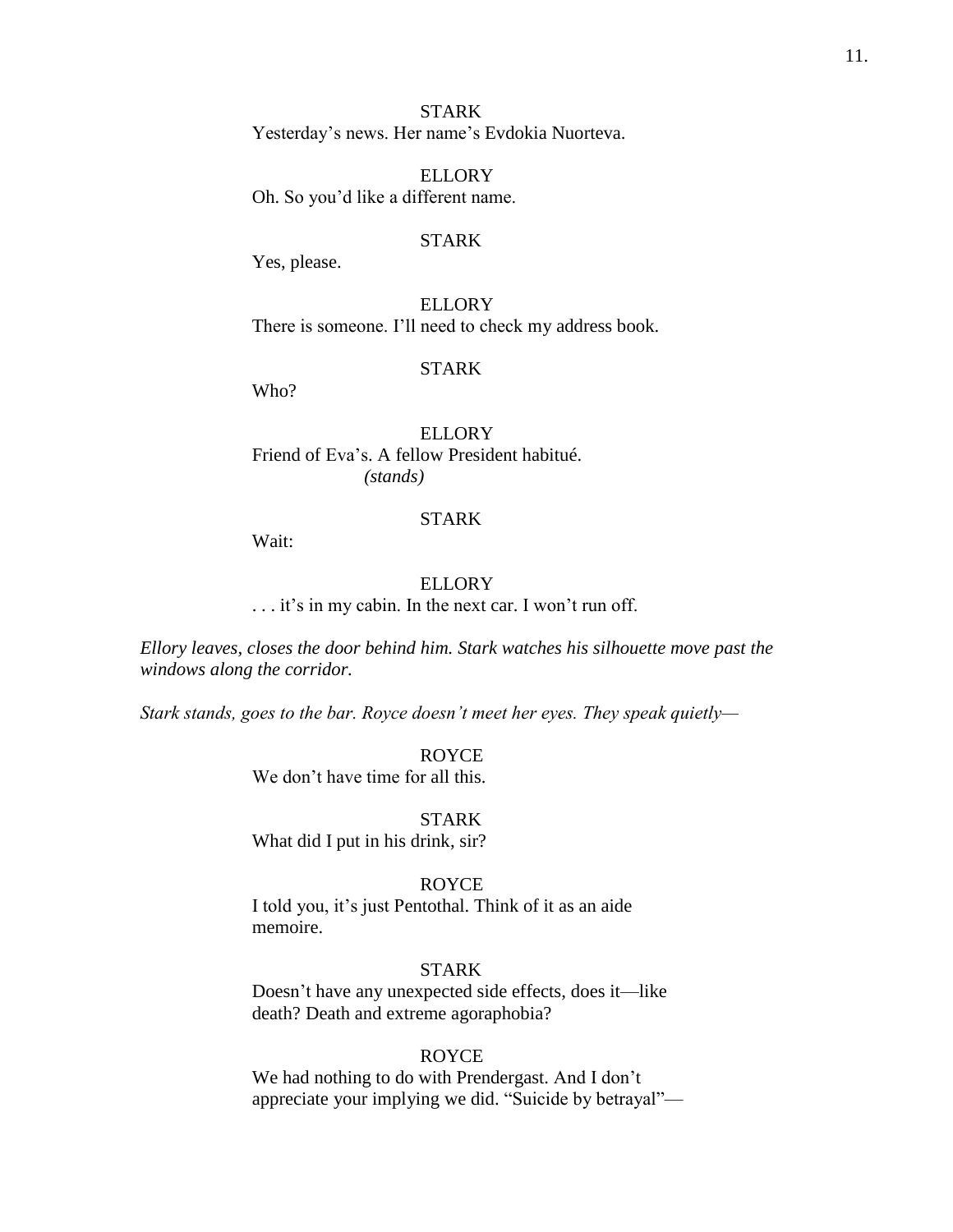He wasn't taking me seriously.

## ROYCE

We need Ellory's guard down, not up. You shouldn't have let him go like that.

#### STARK

You shouldn't even be here. You said you'd wait back in the other—

#### ROYCE

Yes, yes . . . because I didn't want you worrying about me looking over your shoulder on your first job. But if he's cornered, he's going to have to get out through you.

## STARK

He's not dangerous.

#### ROYCE

Don't you believe it. He's mixed up in this and he's about to come back in and prove it. He doesn't know what I have from Urquhart. He doesn't know that we know.

#### STARK

Mr Royce . . .

## ROYCE

*Don't* use my—

## STARK

Sorry. But look: that stuff from Urquhart—we haven't done the background on it yet. If that's the basis for a wet job and I'm the patsy—

*Royce puts an arm around Stark and quick-steps her into a corner—*

## ROYCE

Listen to me. Listen to me. First of all, you'll do what you're told. Second of all, do it faster. You don't need to ask all these questions, and you're giving away more than you're getting back. Just flirt with him like he's your daddy and get him to drink the bloody drink.

*Stark pulls out of Royce's grasp—*

## STARK

Is this a wet job, sir? Is that why you brought me in on this?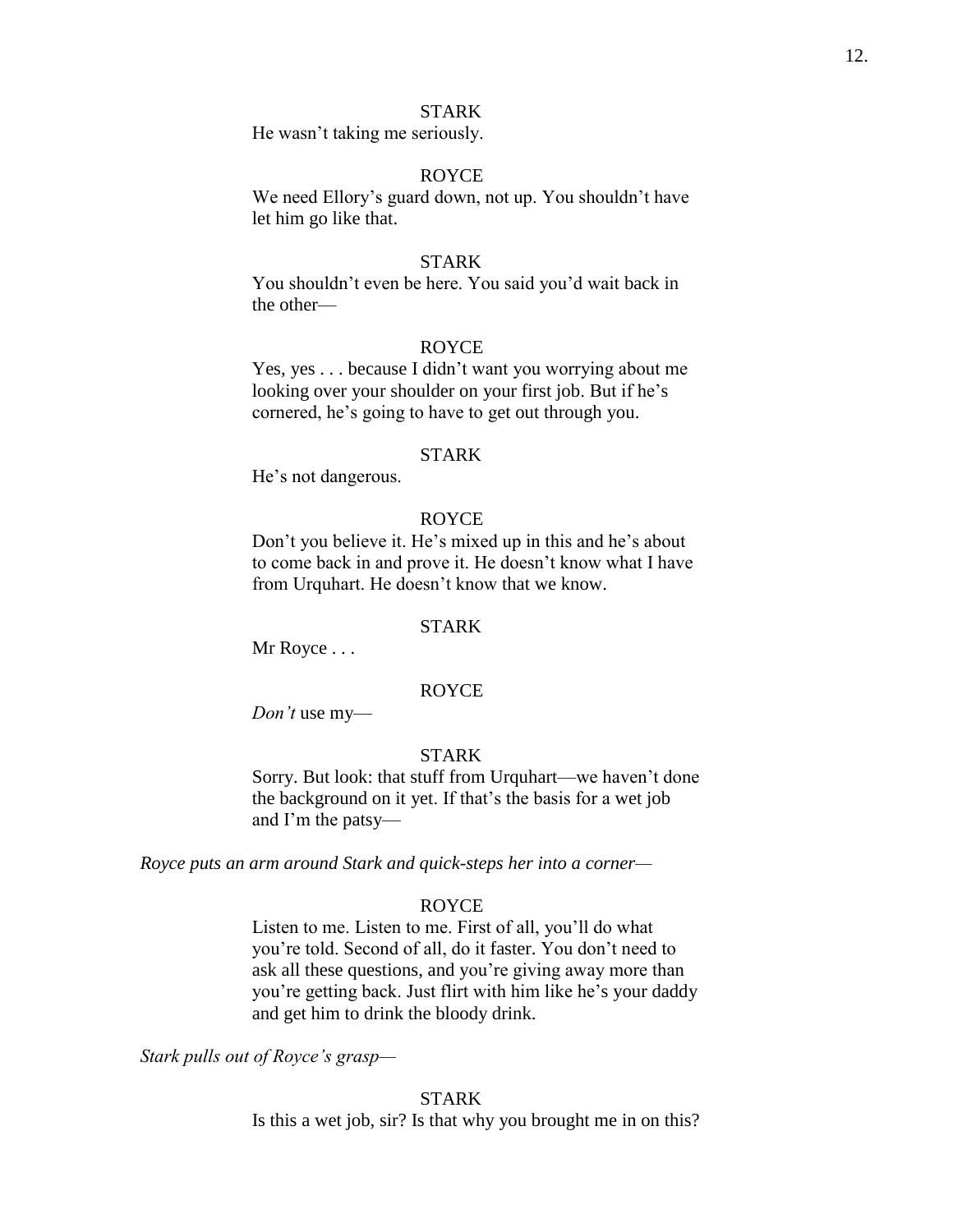## ROYCE

He'll be back any second. Sit down.

# STARK

Yes, and then what? We toast our exchange, he steps off the train and vomits his spleen onto the platform? Or does he just keel over in his chair while I'm sat there like a golddigger before the wedding?

## ROYCE

Don't worry your pretty little head about the consequences. There are no ethics in field work. It's nice like that. But if you choke on your first assignment, you'll be back listening to pirate radio at the numbers station while good men risk their exposure cleaning up your mess.

#### STARK

I don't plan on choking, sir.

## ROYCE

Then sit down. You have five minutes to get something out of him, or I'll come over and do it myself.

*Royce shifts, puts a hand to a bulge in his jacket.*

#### STARK

Did you bring me here to kill him, sir?

*A silhouette at the windows. Royce sees it, turns back to the bar.*

## ROYCE

Get back to work . . .

*Stark returns to the table, hovers. Ellory comes in, a finger hooked in his address book.*

#### ELLORY

You look like you've forgotten me already.

## STARK

Stretching my legs . . .

## **ELLORY**

Yes. Don't take your knees for granted. These intercity jaunts are murder. I've been stuck on this train since bloody Skopje.

## **STARK**

I got on at Niš.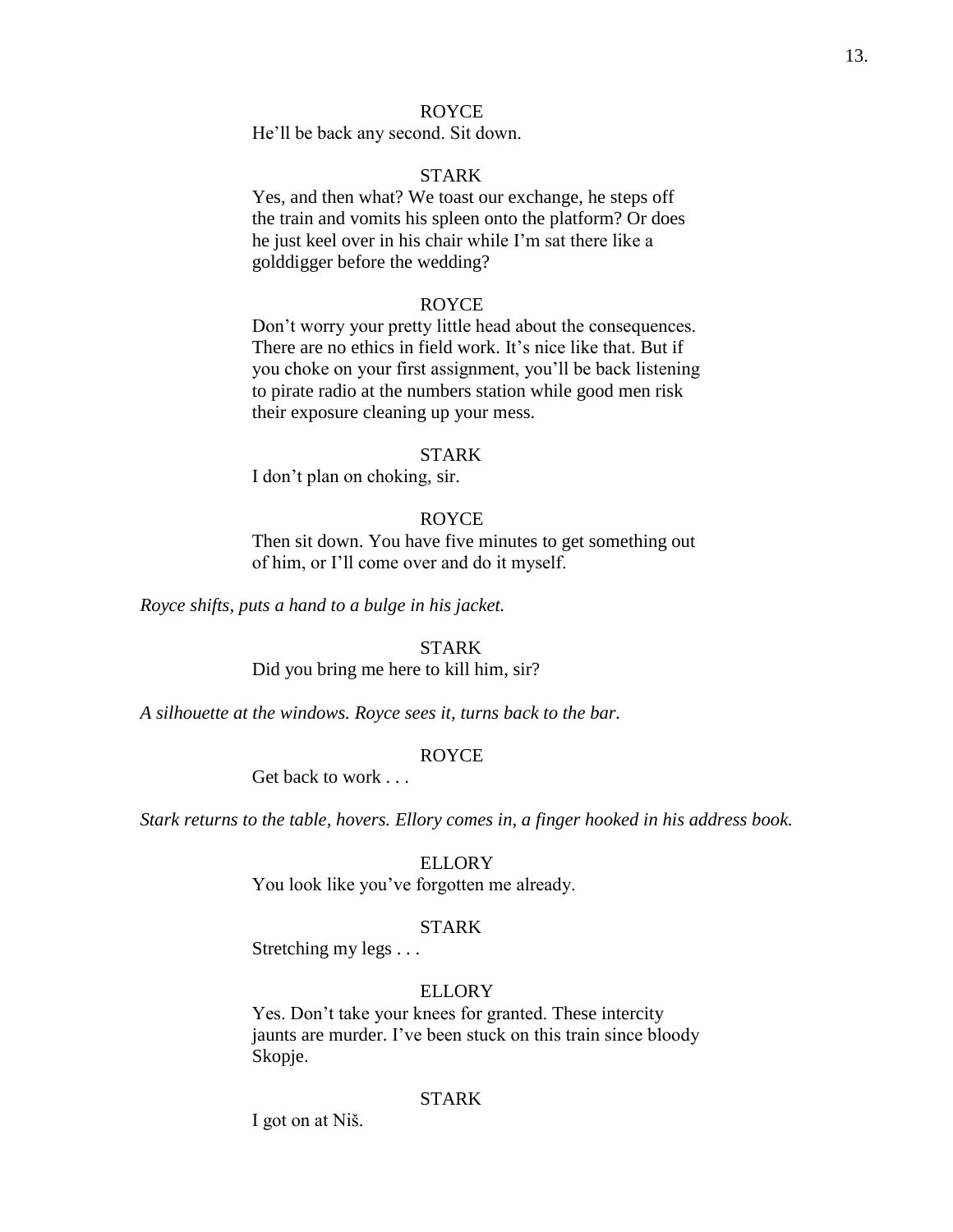*(sits)*

Ah. So we could have done this hours ago.

## STARK

We have our instructions.

#### ELLORY

We do. Instructions.

## STARK

Be glad to go for a walk around Belgrade. A proper walk.

ELLORY We're coming through the suburbs now.

#### STARK

Perhaps I really will see that bridge.

*Ellory opens his address book. Stark gulps some of her whisky, circles the table.*

## **ELLORY**

Before I sully a good man's name, or at least an unsuspecting man . . . what do you know about this ring?

#### STARK

The intel's been coming from five cities. Prendergast was the man in London. But there's also Paris, Munich, Prague and Budapest. The Russian, Eva, seems to be a go-between. I'd like to know who she knows.

#### **ELLORY**

She knows me.

## STARK

Who else does she know? Who might have some lucrative secrets in the back of his kitchen cupboard?

## ELLORY

There's a man at the embassy. His wife just bought a new car. One of those flash little topless sporty things.

## STARK

All right.

## ELLORY

—the car, not the wife.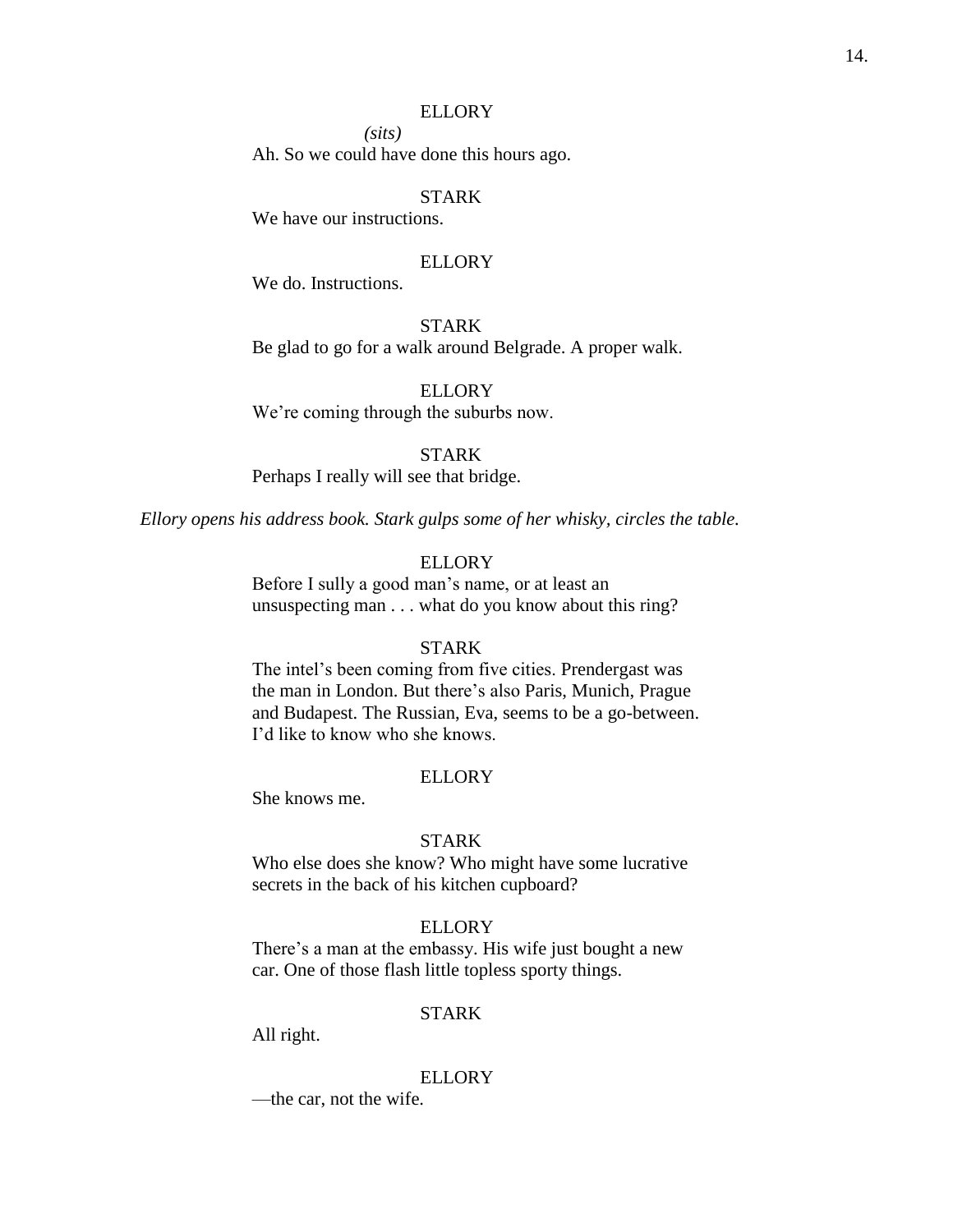Understood.

## ELLORY

This fellow gambles a bit. Has an eye for Eastern European women—an expensive species, and one to which his wife does not belong. I like him. I wouldn't like to see him facedown in the Danube because I gave a young lady his name.

#### STARK

*(sits)*

We follow protocol. Everything's verified twice over. And he wouldn't end up in the Danube. We'd talk to him.

#### **ELLORY**

Don't tell me about protocol. I know how these things are done. Everything's verified twice over if you have the time and the inclination, which nobody ever has. And any facts that turn up by accident are bent to support the official line.

## STARK

We want to *talk* to him.

#### **ELLORY**

His life won't be *improved* by the conversation, correct?

## STARK

Not from his point of view. Not if he's been compromising our work. Yes, correct.

#### **ELLORY**

. . . Fine.

*Ellory turns the book, points to one of the entries. Stark absorbs the information. Ellory closes the book, puts it in his pocket.*

*Stark drains her whisky, puts down the glass.*

# STARK

Anybody else?

## **ELLORY**

Well, of course, there's me. I met Eva at some university bash about a year ago. She's a lecturer. I think she wanted to seduce me, but I'm terrible at these things so she gave up, probably out of pity. Beautiful girl. We became friends. We have coffee and pastries at the Centrál.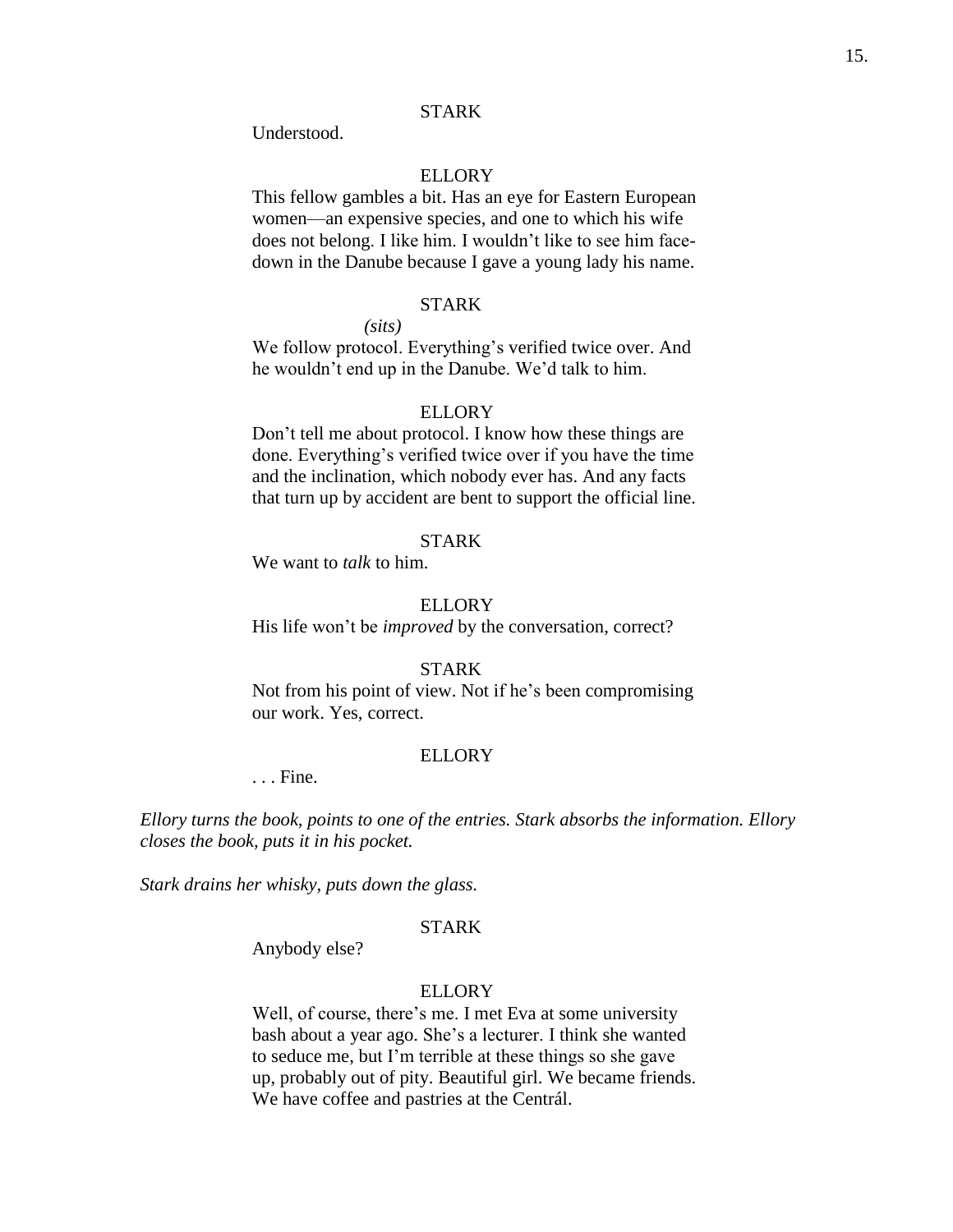Did she ever ask you a professional question?

#### ELLORY

Yes, she asked about the gerund. To this day believes I'm a travel writer. Once she found out we don't learn grammar in English schools, she stopped asking.

#### STARK

Did you volunteer anything about the service?

## ELLORY

She doesn't know I'm in the service.

## STARK

She sounds rather unassuming for the fulcrum of a spy ring.

#### ELLORY

Like all politically compromised souls, she's an idealist, and an idealist will always believe only what she *wants* to believe. She wants to believe I'm a good man. Dull and socially impotent, curiously uneducated in my vocation, but good.

#### STARK

What does she talk about?

## ELLORY

Academia. It would be unbearable if she was a dog. She's not a dog.

#### STARK

Did you try to get anything out of *her*? I mean, any intel?

#### **ELLORY**

No. I didn't know she was a spy until you told me.

## STARK

You gave her name up quickly enough.

#### ELLORY

No, *you* gave up her name and I didn't disagree. I'd have given you a name from a Tolstoy novel and hoped you didn't recognise it.

#### STARK

You would have given me a false name.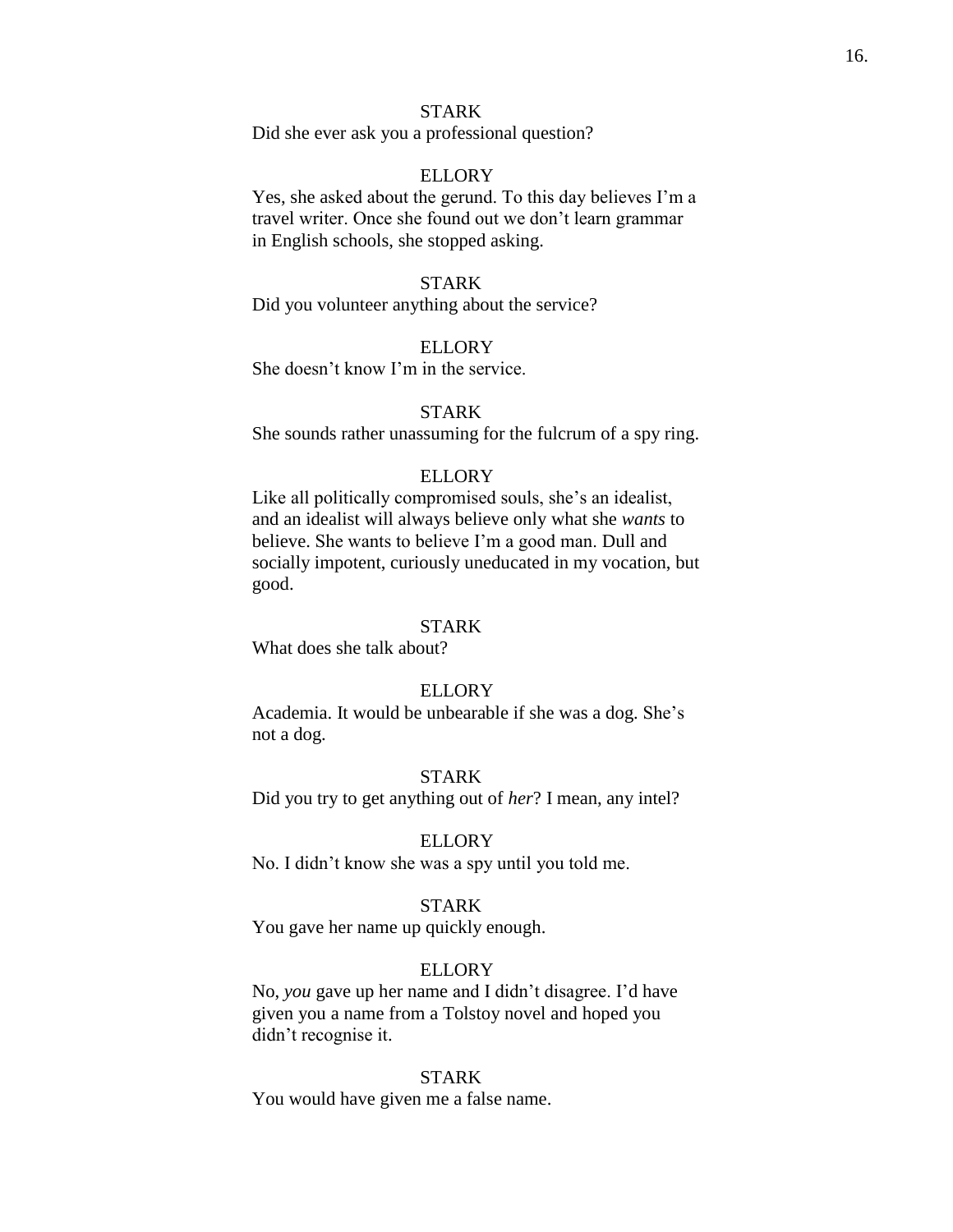No, a fictitious name. Yes, a futile gesture to protect her honour. The gesture itself, you see, presupposes the honour.

## STARK

So what you're telling me is: the black widow in a spiderweb of double-agents, posing as a lecturer, likes to have coffee and cake with an English spy, posing as a writer, and neither one of you suspected the other.

## ELLORY

I suppose we must be very good at what we do.

#### STARK

Well, now that you know.

#### ELLORY

Yes.

STARK Can you help us to bring her in?

#### ELLORY

Of course.

*Stark lifts her glass, realises it's empty, puts it down.*

## STARK

What about her honour?

## **ELLORY**

She's a spy.

## STARK

Simple as that?

## **ELLORY**

Yes, of course.

# STARK

Are you in love with her?

*Ellory lifts his whisky, pours a half-measure into Stark's empty glass.*

## ELLORY

Yes, of course. But she's a spy. *(sits back, raises his glass)* We're coming into the station. Join me in a toast.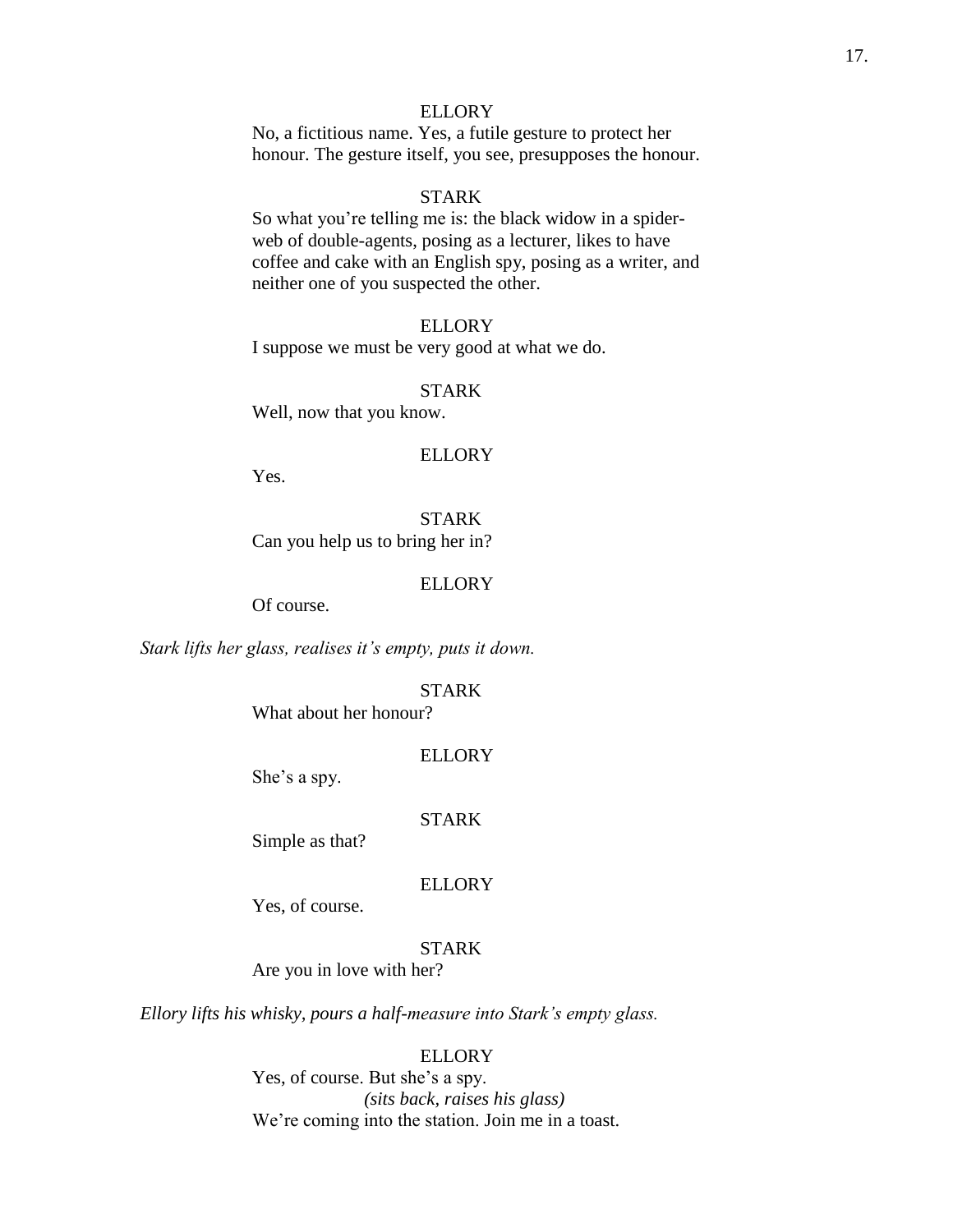. . . to what?

## ELLORY

To the vagaries of our job. You sat down thinking I was a double. Now you've been disabused of the notion, you have a lead, and I can help you get to Eva. Santé.

*Stark raises her glass. Ellory clinks it, puts his glass to his lips. Stark puts her glass to her lips. Ellory hesitates.*

#### ELLORY

The Paris thing troubles me, though. "I won't make it to Paris<sup>"</sup>

*Stark lowers her glass. Ellory keeps his half-raised.*

#### ELLORY

Suicidal, depressed or just brain-storming, that's the only downside of his death that he could think of.

#### **STARK**

Perhaps he was going to meet Eva there.

## **ELLORY**

Eva wasn't just a city break to him, she was business. What other business would he have in Paris?

#### STARK

. . . are you leading me?

#### **ELLORY**

Yes.

#### STARK

Well, I don't know.

## ELLORY

You would have let me take this, wouldn't you?

*Stark stares at Ellory. Ellory lowers his glass.*

## **ELLORY**

Young ladies don't buy old letches a drink. Otherwise, well played. You'll go far. If they ever ask me, that's what I'll tell them. They probably won't ask me, though.

*Stark looks around the car, avoids looking directly at Royce—who half-watches—*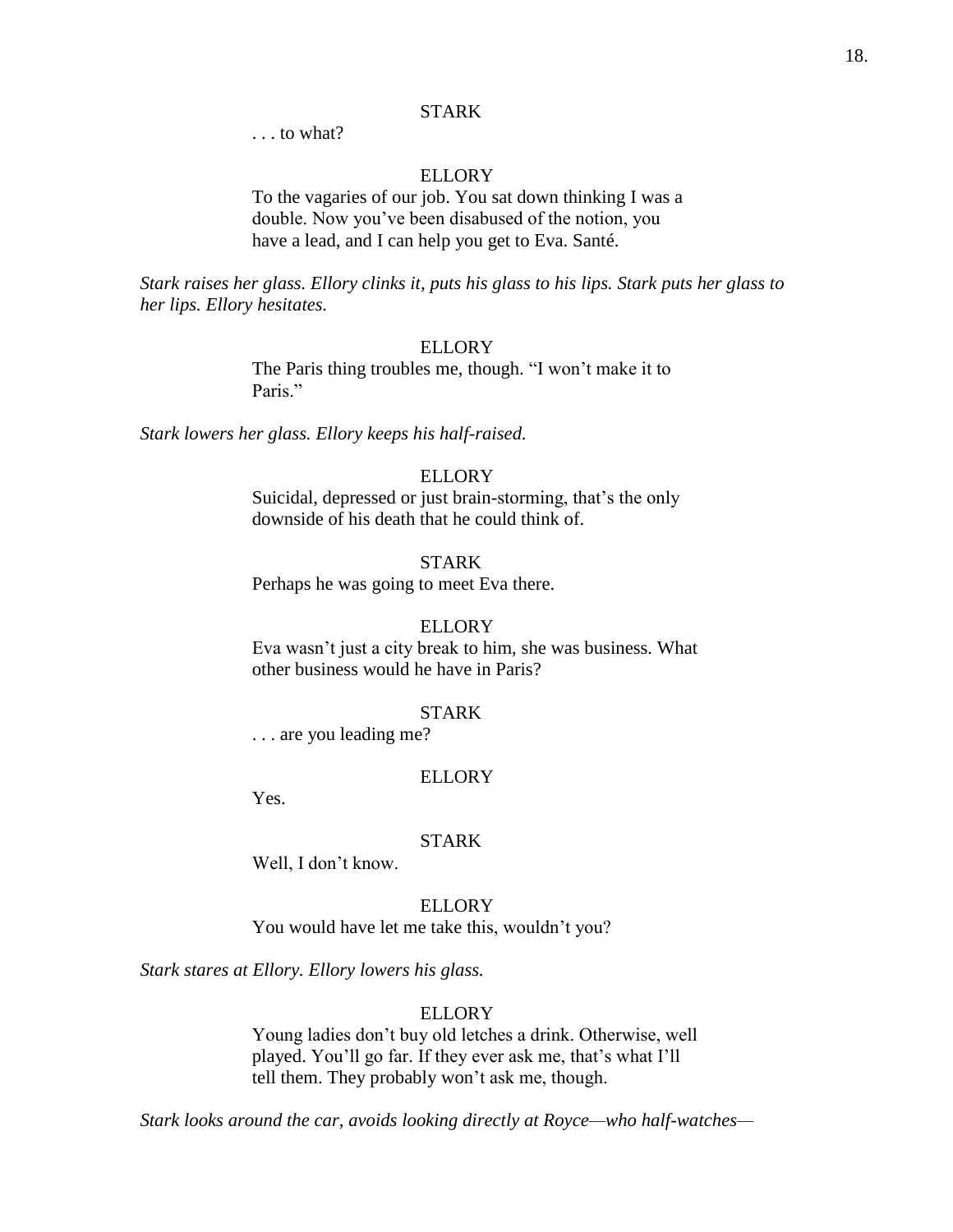The ringleader's based in Paris. Prendergast told us—in the end his morals caught up with him. Went to Urquhart, told him he would go to Paris under surveillance. When he turned up in his own luggage, Urquhart set a canary trap instead. Do you know what that is?

#### STARK

I think so.

## ELLORY

We know we have a traitor but we don't know if they're in the embassy or the atelier. We send out messages on the wire, look like they've gone to the wrong place. "George Ellory's on a train with the Pegasus file, make the exchange." The embassy's version says I'm going from Sofia to Niš. The atelier's says Niš to Belgrade.

## STARK

Whoever turns up for the exchange . . .

#### **ELLORY**

. . . and here you are.

## STARK

*(raises her glass)* That's why you were going to let *me* drink this.

#### ELLORY

Why on earth would you drink that? You spiked it yourself. No, that was a test. And you passed.

## STARK

It's only a truth drug. You know, Pentathol.

#### ELLORY

If it was, you'd be the ringleader sitting there taking the chance. But you're not the ringleader. You're a patsy.

## *(beat)*

You were admitted you came from Paris, which means you didn't see the message yourself. But you know Eva's name. You said "help *us* bring her in". And of course you have the enthusiasm of the un-seasoned.

## STARK

Is any of that a compliment?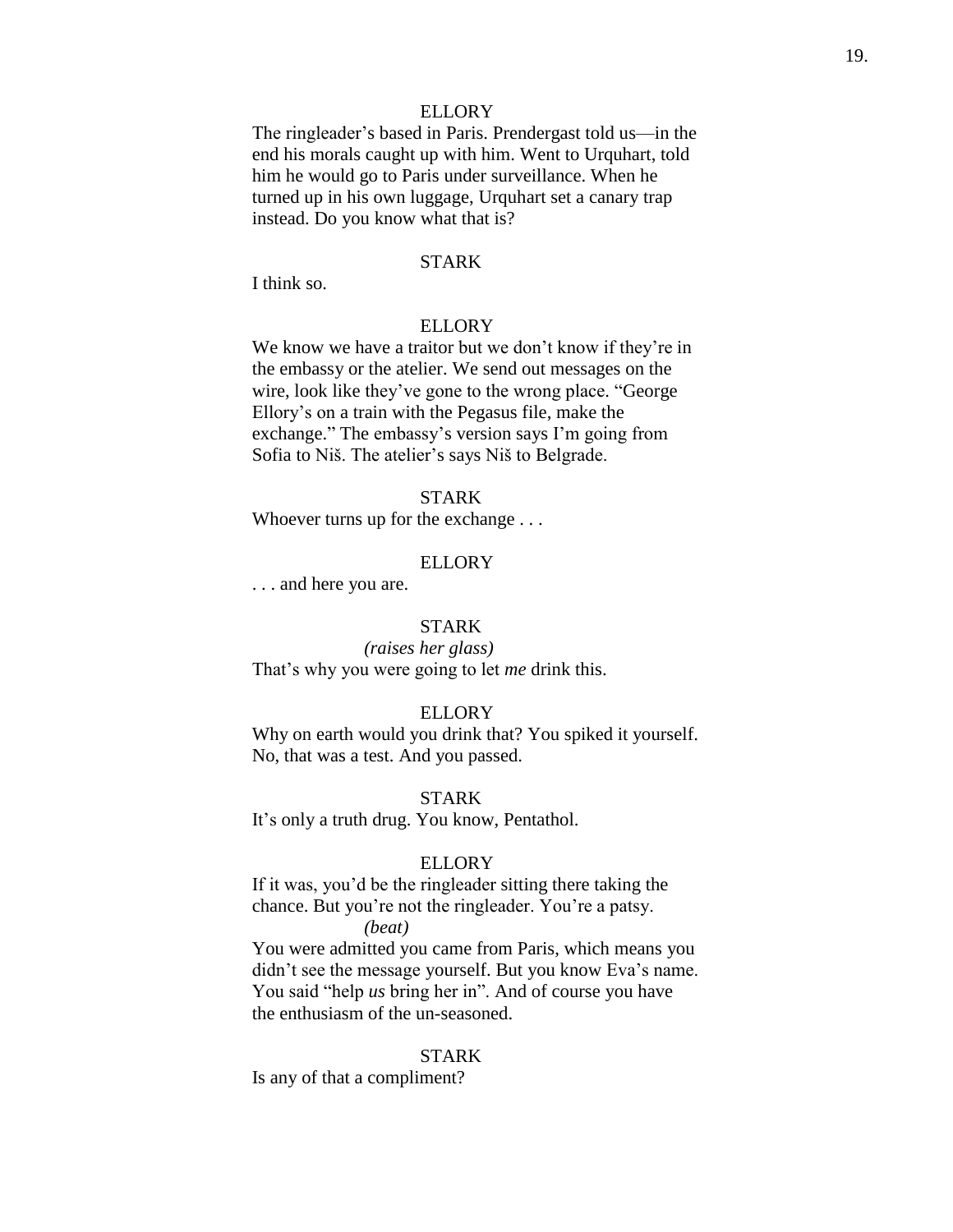The test was a compliment.

*Royce steps over from the bar, reaches for a bulge in his jacket. Stark springs out of her chair, gets in his way, arms around him—*

# STARK

Mr Royce. Mr Royce. Don't do it.

#### ROYCE

I told you, don't use my *name*.

*Ellory stands, turns to face them—*

## **ELLORY**

Royce from the atelier, isn't it—?

*Royce struggles. Stark pushes him back to the bar—*

#### ROYCE

That's . . . that's all just a lot of waffle, Stark. He's told you a *story* and you've fallen for it like a débutante. You've screwed this up.

#### STARK

Calm down, sir.

## ROYCE

Let go of me.

## STARK

Calm down.

## ROYCE

Get your hands off—

*Royce shrugs her off, glares at Ellory.*

## ROYCE

Urquhart wouldn't deal with you on this.

## ELLORY

Not just me. Our man in Belgrade, too—he's waiting out on the platform.

#### ROYCE

It's garbage, Stark. You saw the background. This man's the leak.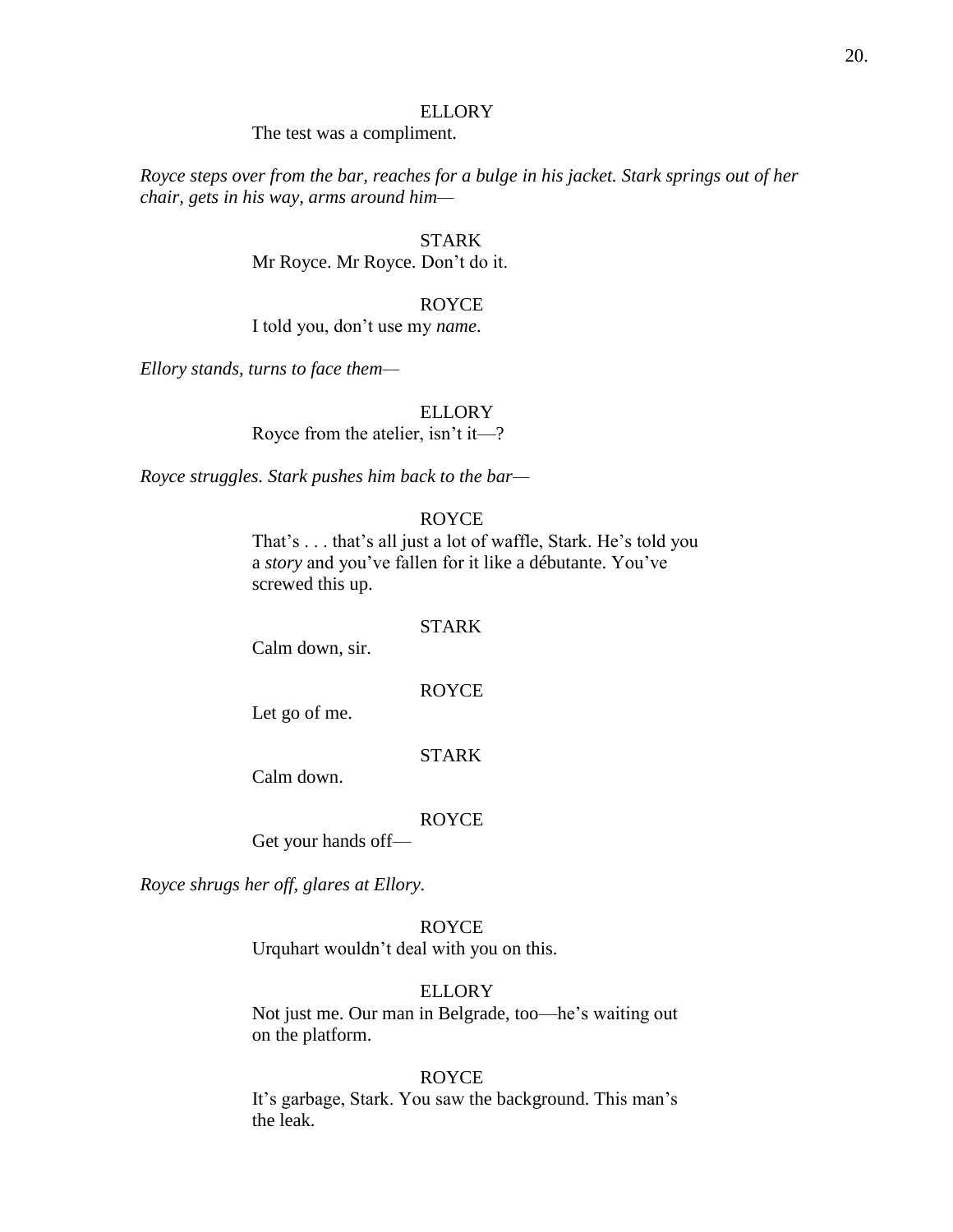I don't think so.

## ROYCE

He's tight with the Russian. Said so himself. The rest is smoke and mirrors.

#### STARK

Then have a drink with us, sir. It's just Pentathol. Tastes a bit peaty.

## ROYCE

## *(to Ellory)*

You can't accuse me of being a double. You can't accuse me of anything. You're a dinosaur, you're just something we left behind in Hungary after the Cold War, like an old tank. You've been pensioned off and you don't even know it. You're a joke.

#### *(to Stark)*

And you're not even a joke, you're an administrator, you're nothing. This was a career opportunity. Give you a kick up the backside. If I say "jump" you don't say "well, actually I'm afraid of heights". What are you doing *thinking*, for Christ's sake? You don't think and moral your way through this, you do what you're told and you figure out *why* afterwards.

## STARK

We're at the end of the line. The man's waiting for us. We'll all go to his office together and call Urquhart. We'll call Urquhart and he'll tell us what went out on the wire and who's telling the truth. Because the only other way to settle this is for you to have a drink.

*Royce looks at them. Ellory lifts a glass from the table, puts it in Royce's hand.*

## **ELLORY**

I've rather enjoyed working with you, Stark.

## STARK

Don't rush to judgement. Wait until we're all off the train.

#### ELLORY

What do you mean?

## STARK

"Suicide by betrayal."